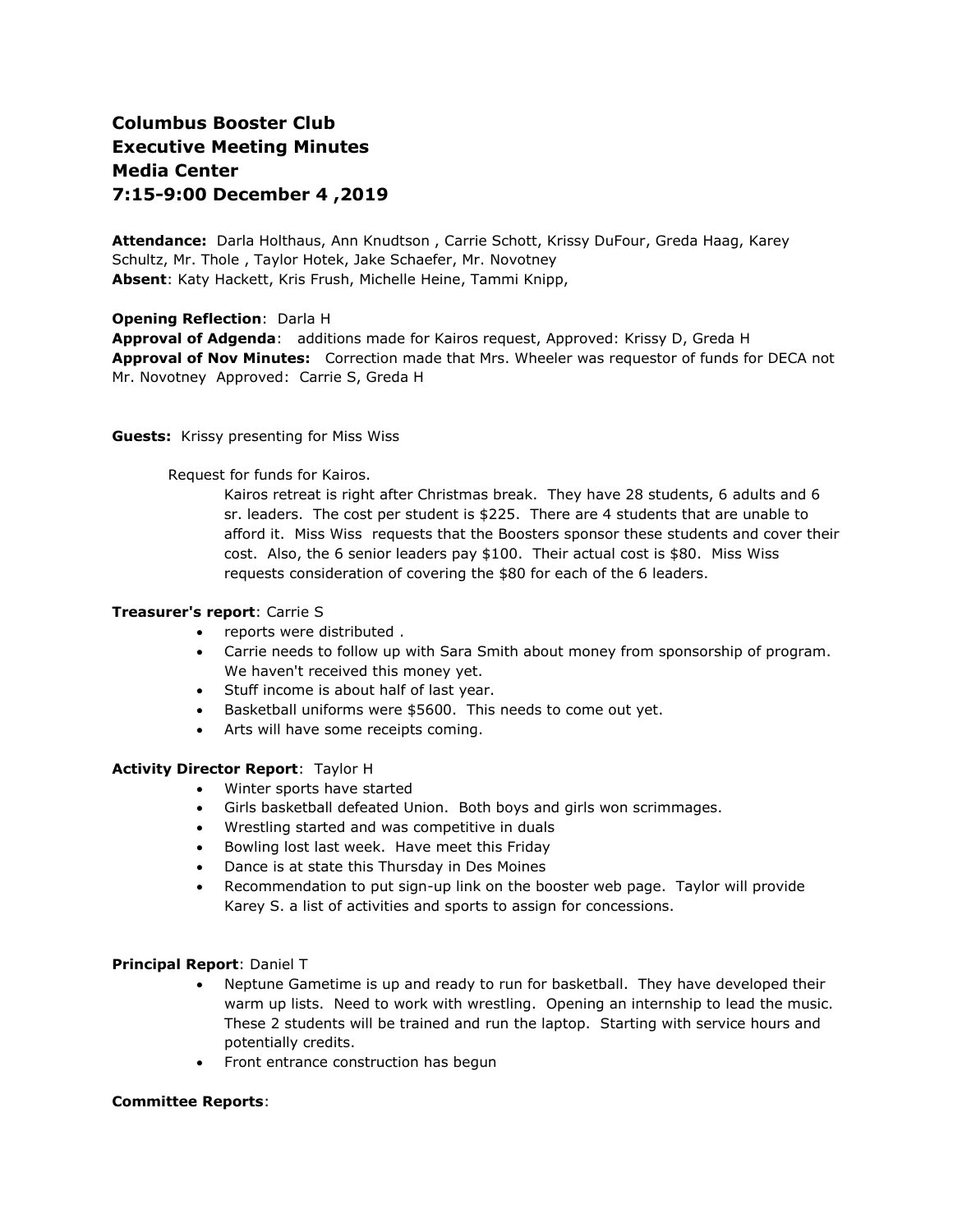- **Academics**: Krissy D, Greda H
	- Meets first Wed of month at 5:15 in media Center. Will not meet in January
	- Most notable thing is revamp of the scholarship. The scholarship will be called "Sailor Scholarship Award". It will be open to all students. Deadline will be April 15th. Applications will be available after our next meeting in February
- **Arts**: Darla H, Ann Knutson
	- Meets first Wed of month at 6:00 above commons.
	- Fundraisers: looking at fundraisers for Speech. Goal is \$1200-1500
	- Request was made by Julie Novotney for replacement of acoustic shell. Current one is old, heavy, and a safety issue to set up. Requested one is \$7328. The school has \$6400 available towards it. Request for other \$928 from boosters. The arts committee approves this.
	- Winter concert is Dec 15th. Band and choir at all levels
	- Spring musical is the Suessical
	- Fall play bake sale proceeds were approx \$650. Unsure what the attendance was.
	- Stage: was discussed at grounds committee meeting. They are meeting with McFarland construction to see what can be done with the money they have to either secure the riggings or remove the unsafe riggings and to move the curtain to mid stage.
- **Alum**: Jake S
	- No report
- . **Athletics**: Michelle Heine, Tammi Knipp
	- Not present. They did send a message with the picture of the re-usable senior night banner they have decided on. It is 4'x8'. Cost is \$175 plus \$75 for design
- **Membership**: Kris F
	- Not present, but the current membership income is \$4400. Kris will be at the basketball game taking new memberships.
- **Concessions**: Karey S.
	- Black Friday wrestling resulted in \$1860. Girls soccer staffed. There were 2 soccer students and some parents.
	- Sign ups will be assigned for winter sports
	- Struggling with inventory of drinks. CHS stocked BMAP for their concessions. Will be re-imbursed at cost.
	- Need to look at if the Black Friday incentive is fair to always offer to Girls Soccer or give others a chance.
	- Construction of new concessions is delayed due to rain. Concrete and some framing is up.
	- Ipad needs set up for square. Krissy will purchase the stand. Mr. Novotney has the square in a bank bag. Mr. Novotney OK'd connecting to the school wifi
- **Columbus Stuff**: Katy H.:
	- There were 23 orders from christmas online store
	- 13 orders from school approved.
	- Store will be open Friday at Basketball game